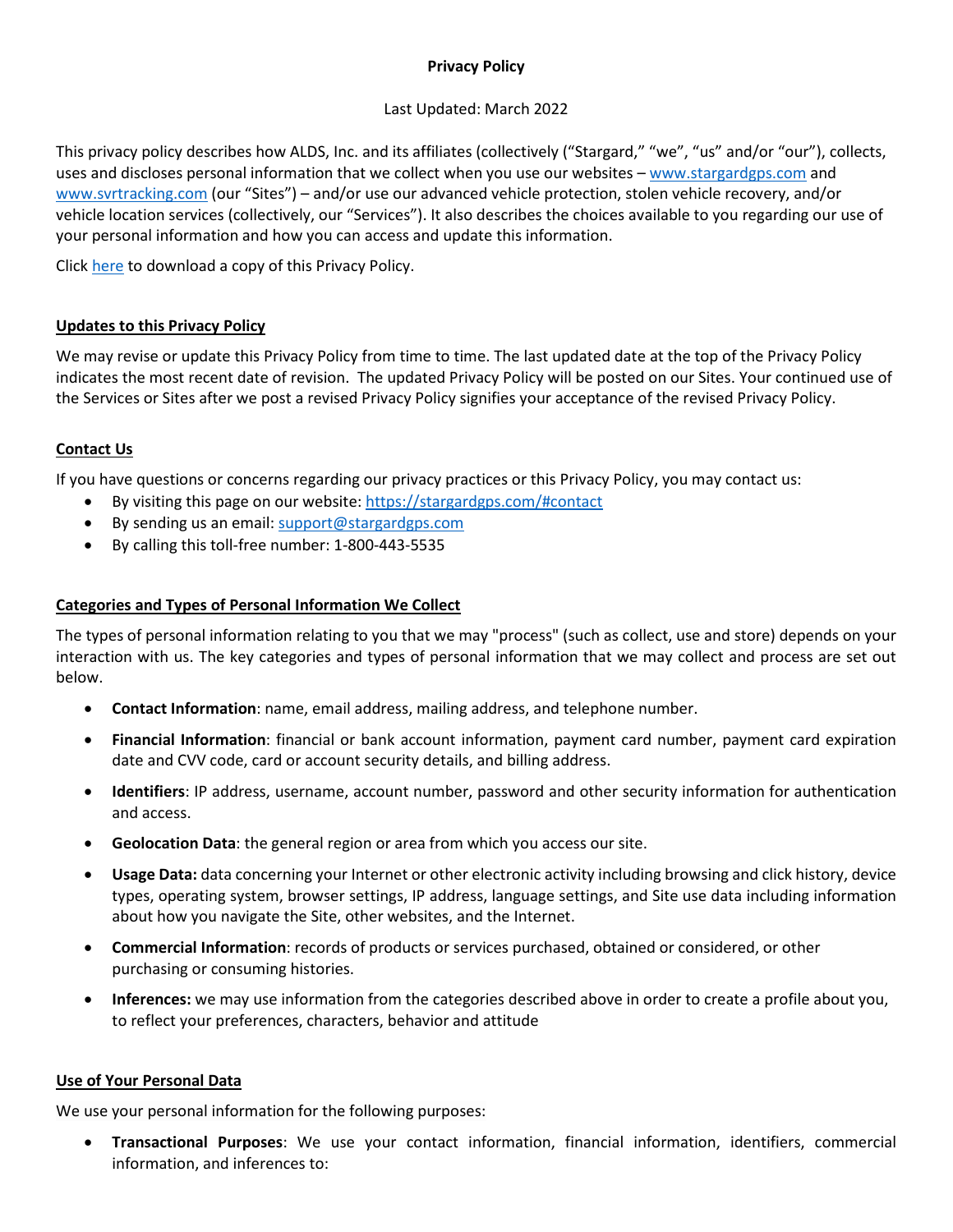- o Provide a quote for our Services;
- o Process and fulfill your order;
- o Process payments;
- o Send confirmations;
- o Communicate with you;
- o Respond to customer service requests and inquiries; and
- o Administer an online account.
- **Providing the Services:** We use your contact information, identifiers, commercial information, geolocation data and inferences to:
	- o Tracking of vehicles to aid in the recovery if a vehicle is stolen, abandoned or for general recovery purposes;
	- o Tracking of vehicles or assets for security, fleet optimization and automotive dealer lot management;
	- o Tracking of mileage for vehicle routine maintenance;
	- $\circ$  Tracking of vehicles to improve driver safety (i.e., speed alerts and late driving); and
	- o Management reporting for business optimization.
- **Analytics**: We use your identifiers, usage data, geolocation data, commercial information, and inferences to analyze preferences, trends and statistics.
- **Marketing and Promotion**: We use your contact information, identifiers, commercial information, usage data, geolocation data, and inferences to send you newsletters, improve our marketing efforts, create social media posts or advertisements, and provide you with information about us, including personalized marketing communications.
- **Maintenance and Improvement of the Sites and Services**: We use your contact information, commercial information, identifiers, geolocation data, and usage data to answer your questions and respond to your requests, improve our Services and Sites, provide and maintain functionality on our Sites, and help us diagnose technical and service problems and administer our Sites.
- **Security and Fraud Prevention**: We use your contact information, identifiers, commercial information, financial information, geolocation data, usage data and inferences to protect our Sites and Services; protect us, our affiliated companies, our employees and agents, our carriers and others; and to prevent fraud, theft and misconduct.
- **Legal**: We use your contact information, identifiers, financial information, employment information, geolocation data, usage data and inferences to comply with our legal obligations, including reporting requirements, and defend us in legal proceedings, and protect us and our property, employees, and others through legal proceedings.

#### **Sources of Personal Information**

We collect information from the following sources:

- **Directly from you**: We collect contact information, financial information, identifiers, and commercial information that you provide directly to us.
- **Automatically**: When you access our Sites, we collect identifiers, geolocation data, and usage data using tools like browser cookies.
- **Dealerships**: We may collect contact information, identifiers, commercial information, and inferences from the dealership that you purchase your car from.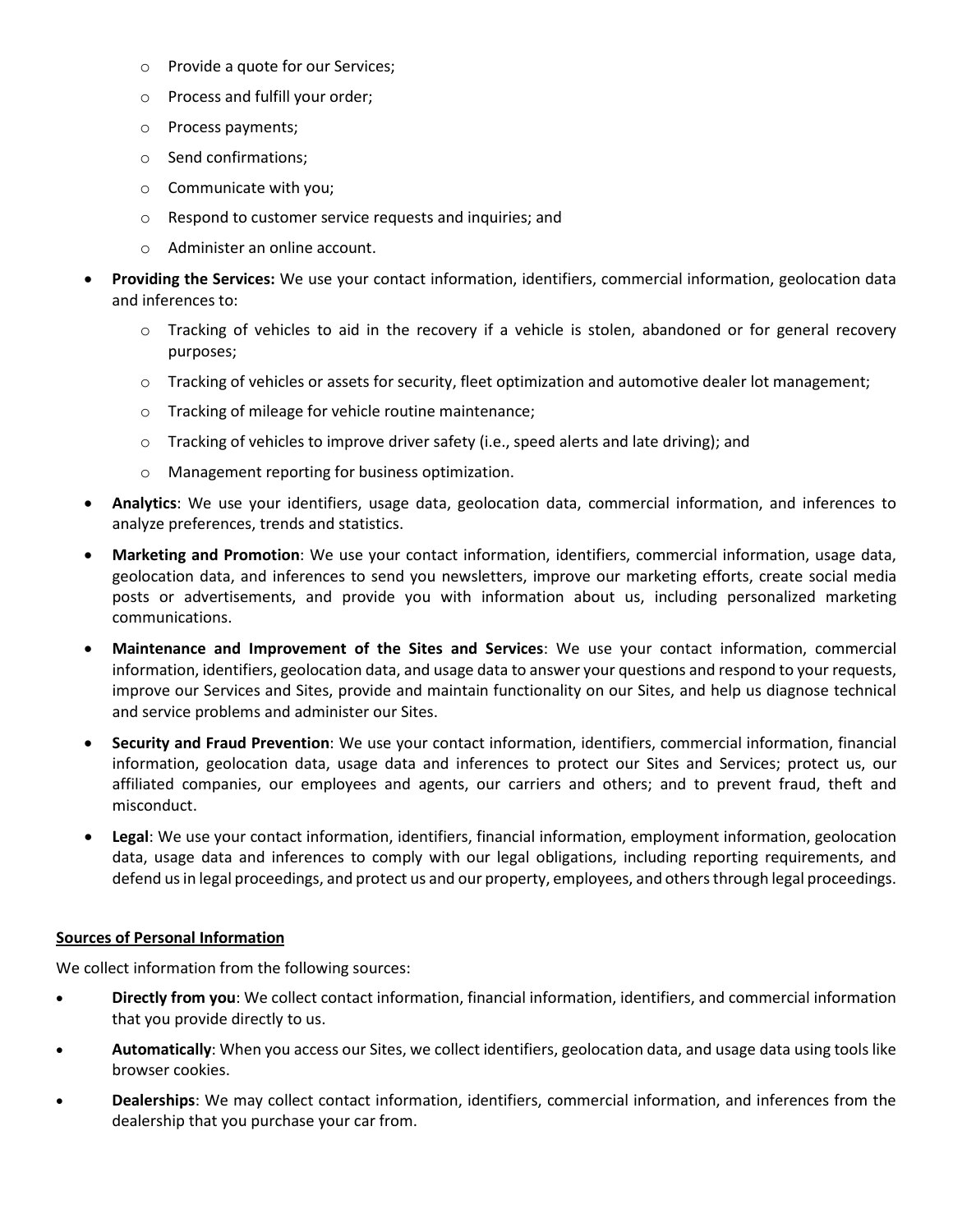- **From social media platforms and networks:** We may collect contact information, identifiers, geolocation data, usage data, and commercial information from social media platforms and networks that you use in connection with our websites or mobile applications, or that share or allow you to share information with us, such as Facebook, Twitter, Pinterest, and Instagram.
- **Combined Information**: We combine information we obtain from different sources with publicly available information, to create inferences about you.

#### **How We Share Personal Information**

We will share personal information in the following circumstances or as otherwise described in this Privacy Policy:

- **Service Providers**: We may share personal information with vendors and service providers who support the operation of the Services, the Sites, and our business and who need access to such information to carry out their work for us (including, for example, web hosting, analytics, payment processing, order fulfillment, email delivery, marketing, insurance, transportation, storage services, shipping, and customer support services). In some cases, the vendor or service provider may directly collect the information from you on our behalf.
- **Affiliates:** We may share personal information with and among our parent company, subsidiaries, affiliates, or their successors or assigns.
- **Marketing/Analytics/Advertising Partners**: We may share personal information with third party marketing, analytics or advertising partners, including social media platforms and networks, for commercial purposes such as sending you marketing emails and advertisements.
- **Professional Advisors**: We may share information with professional advisors, such as lawyers, bankers, auditors, and insurers, where necessary in the course of the professional services that they render to us.
- **Government Entities**: We share information with regulatory and government entities including government, administrative, law enforcement and regulatory agencies; tax authorities; corporate registries; and other public agencies or authorities if we think we should in order to comply with any applicable law, regulation, legal process or other legal obligation. This includes cooperating with law enforcement when we think it is appropriate, obtaining legal remedies or limiting our damages, and to enforcing or protecting our contracts, legal rights or the rights of others, including by responding to claims asserted against us.
- **Corporate Transaction Recipients**. We may share information with potential investors, purchasers, merger partners, and their advisors in the event we: (i) sell or transfer, or are considering selling or transferring, all or a portion of our business or assets; or (ii) are considering or engaging in any reorganization, conversion, merger, sale, joint venture, assignment, transfer or disposition of all or any portion of our ownership interest, business or operations.
- **With Your Consent or At Your Direction**. We may share information with third parties whenever you consent to or direct such sharing.

#### **How Long We Keep Personal Information**

We will retain and use your information for as long as your account is active, as long as we need it to provide you Services, or as long as necessary to comply with our legal obligations, resolve disputes, and enforce our agreements. If you wish to cancel your account or request that we no longer use your information to provide you Services contact us at support@stargardgps.com.

#### **Cookies**

We want you to be aware that certain online tools exist to help us serve and recognize you when you visit our Sites. We receive and store certain types of information when you visit our Sites. When you access the Sites, we (including companies we work with) may place small data files on your computer or other device. These data files may be web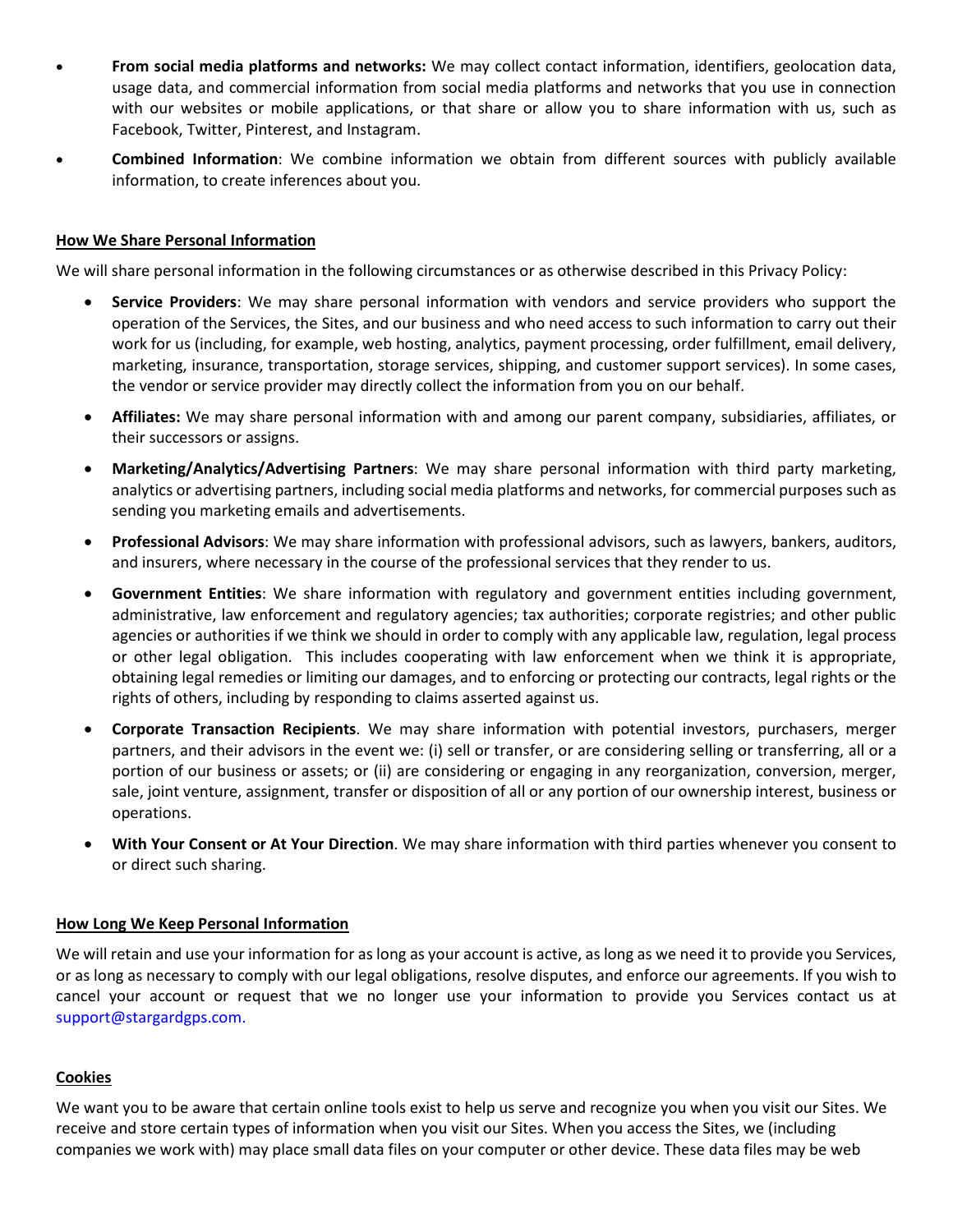beacons, cookies, clear gifs, pixel tags, e-tags, flash cookies, log files, or other local storage provided by your browser or associated applications. These tracking technologies, which are often referred to collectively as cookies, allow us to understand how users navigate to and around our Sites, view different pages, access content and request Services. We may use them, for example, to keep track of your preferences and profile information and collect general usage and volume statistical information. Most web-browsers offer the option to refuse any cookie, but they also usually accept cookies by default. You can change this default in most browsers and cause the browser to stop accepting cookies or to prompt you before accepting a cookie from a website. If you choose to decline cookies, you may not be able to fully experience the functionality for our website or services. You can also find instructions on how to manage cookies on different types of web browsers at [www.allaboutcookies.org.](http://www.allaboutcookies.org/)

### **Do Not Track Signals**

Some browsers have a "do not track" feature. It lets you tell websites you visit that you do not want them to track your online activity. These features are not yet uniform across browsers. Our Sites are thus not currently set up to respond to these signals. For more information on Do Not Track signals, please visit [https://allaboutdnt.com/.](https://allaboutdnt.com/)

#### **Third-party Analytics and Advertising**

We allow others to provide analytics services and serve advertisements on our behalf across the Internet and in mobile applications. These entities may use cookies, web beacons, device identifiers and other technologies to collect information about your use of the Sites and other websites and applications, including your IP address, web browser, mobile network information, pages viewed, time spent on pages or in mobile apps, links clicked and conversion information. We use this information to, among other things, analyze and track data, determine the popularity of certain content, deliver advertising and content targeted to your interests, and better understand your online activity.

### **Google Analytics**

We use analytics services provided by Google Analytics. If you would like more information on how Google uses data when you visit or use our Sites, please visit [www.google.com/policies/privacy/partners.](http://www.google.com/policies/privacy/partners) If you would like to opt-out, Google provides a an opt-out tool which is available at [https://tools.google.com/dlpage/gaoptout.](https://tools.google.com/dlpage/gaoptout)

#### **Security**

We follow generally accepted industry standards to protect the personal information submitted to us and have implemented reasonable technical, organization, administrative and physical measures to protect personal information. No method of transmission over the Internet, or method of electronic storage, is 100% secure, however. Therefore, we cannot guarantee its absolute security and encourage you to use websites and share information with caution.

#### **Personal Information of Children**

Stargard's service is a general audience service, and does not direct any of its content, products, or services toward children less than 13 years of age. We do not knowingly collect or store any personal information from anyone under the age of 13. If we become aware that we have collected or stored personal information from an individual under age 13, we will remove his or her personal information from our files. If you are a parent or guardian and believe we may have inadvertently collected personal information from your child, please notify us immediately by sending an email to [support@stargardgps.com.](mailto:support@stargardgps.com)

#### **Third-Party Links**

Stargard may insert links to third-party websites whose privacy practices may differ from those of Stargard. This privacy policy does not apply to such third-party websites. These links take you outside our service and are beyond our control.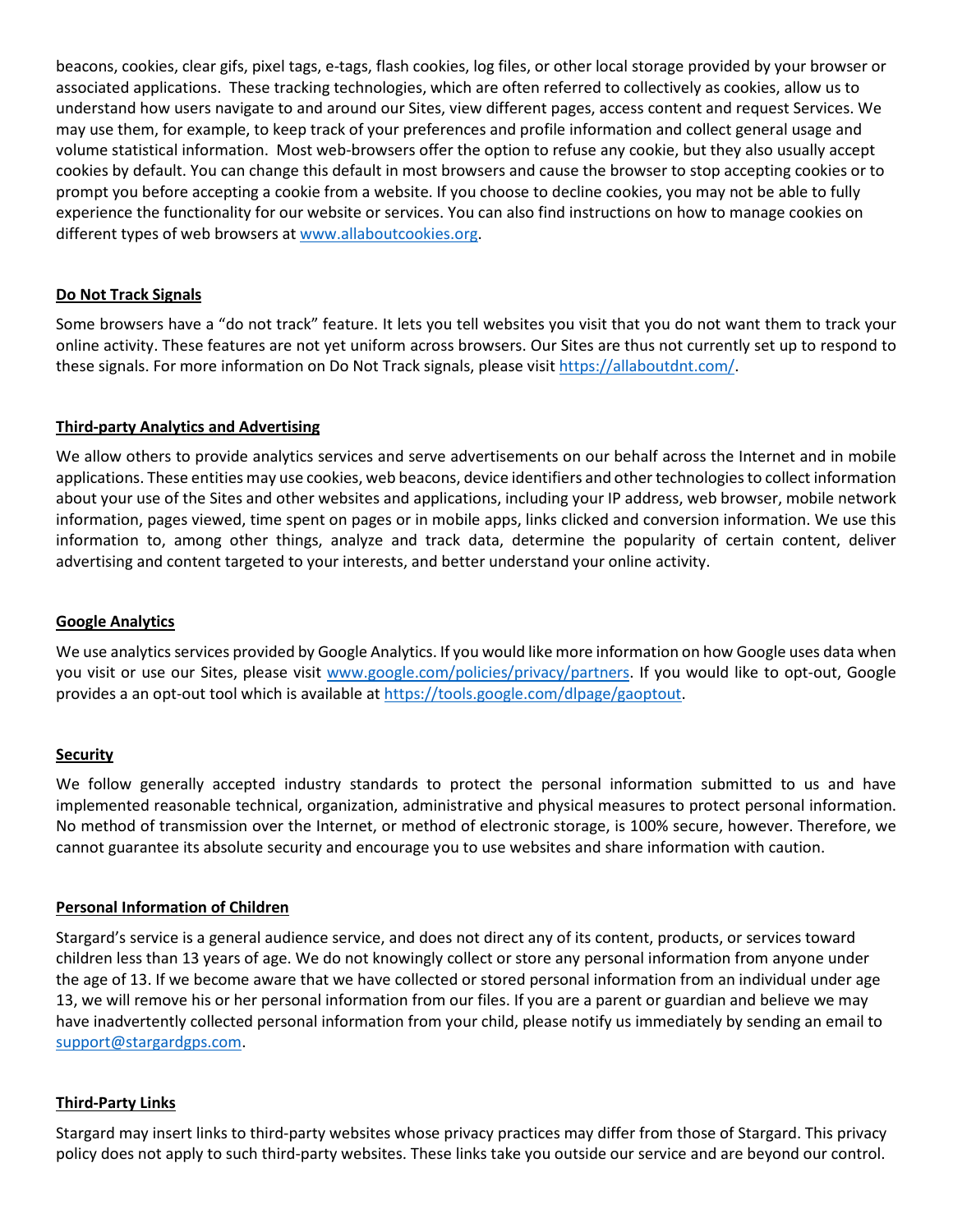This includes links from customers or partners that may use Stargard's logo as part of a co-branding agreement. While we seek to protect the integrity of our service, Stargard is not liable for the content and activities of those sites. Your access to such websites is at your own risk. Please note that those other sites may send their own cookies to users, collect data, or solicit Personal Information.

# **Marketing Communications**

You can opt out of marketing or advertising emails and newsletters by using the "unsubscribe" link noted in communications you receive from us. You may also request to opt-out by contacting us at [support@stargardgps.com.](mailto:support@stargardgps.com) Once we process your request, we will cease using the information for marketing purposes at no charge to you but may still contact you for non-marketing and administrative reasons, such as administering your account with us.

## **Processing in the United States**

We are based in the United States. If you are using the Sites or Services from outside the United States, please be aware that information we obtain about you will be processed in the United States or in other jurisdictions. By using the Sites or Services, you acknowledge your personal information may be transferred to and processed in jurisdictions outside your own as described in this Privacy Policy. Please be aware that the data protection laws and regulations that apply to your personal information transferred to the United States or other countries may be different from the laws in your country of residence.

## **California Specific Provisions**

If you are a California resident, this section of the Privacy Policy applies to you.

**Shine The Light**: If you are a California resident, this section applies to you. The California Shine the Light law (Cal. Civ. Code § 1798.83) permits residents of California to request certain details about how their information is shared with third parties for the third-parties' direct marketing purposes. If you are a California resident and would like to make such a request, please contact us at [admin@stargardgps.com](mailto:admin@stargardgps.com) and include "CA Shine the Light" in the subject line of your email.

# **California Consumer Privacy Act (CCPA) Disclosures and Rights**

Collection, Use and Disclosure of Personal Information. In the preceding 12 months, we have collected the following categories of personal information: contact information, identifiers, financial information, commercial information, geolocation data, usage data and inferences. The Chart below details the categories of personal information we have collected, the sources of that information, the business and commercial reasons we have collected and used that information, and the categories of third-parties to which we have disclosed that information. The time period of this chart is the twelve month period preceding the last-updated date on the top of this Privacy Policy.

| Category<br>0f<br>Personal<br><b>Information</b> | <b>Categories of Sources</b>                                                            | <b>Business and Commercial Uses</b>                                                                                                                                                    | <b>Categories of Recipients</b>                                                                                      |
|--------------------------------------------------|-----------------------------------------------------------------------------------------|----------------------------------------------------------------------------------------------------------------------------------------------------------------------------------------|----------------------------------------------------------------------------------------------------------------------|
| Contact<br>Information                           | You, dealerships, social media<br>platforms and networks                                | transactional purposes,<br>providing the Services,<br>marketing and promotion,<br>maintenance and improvement<br>of the Sites and Services,<br>security and fraud prevention,<br>legal | service providers, affiliates,<br>professional advisors,<br>government entities, corporate<br>transaction recipients |
| Unique<br><b>Identifiers</b>                     | You, automatically from<br>cookies, dealerships, social<br>media platforms and networks | transactional purposes,<br>providing the Services, analytics,<br>marketing and promotion,                                                                                              | service providers, affiliates,<br>professional advisors,<br>government entities,                                     |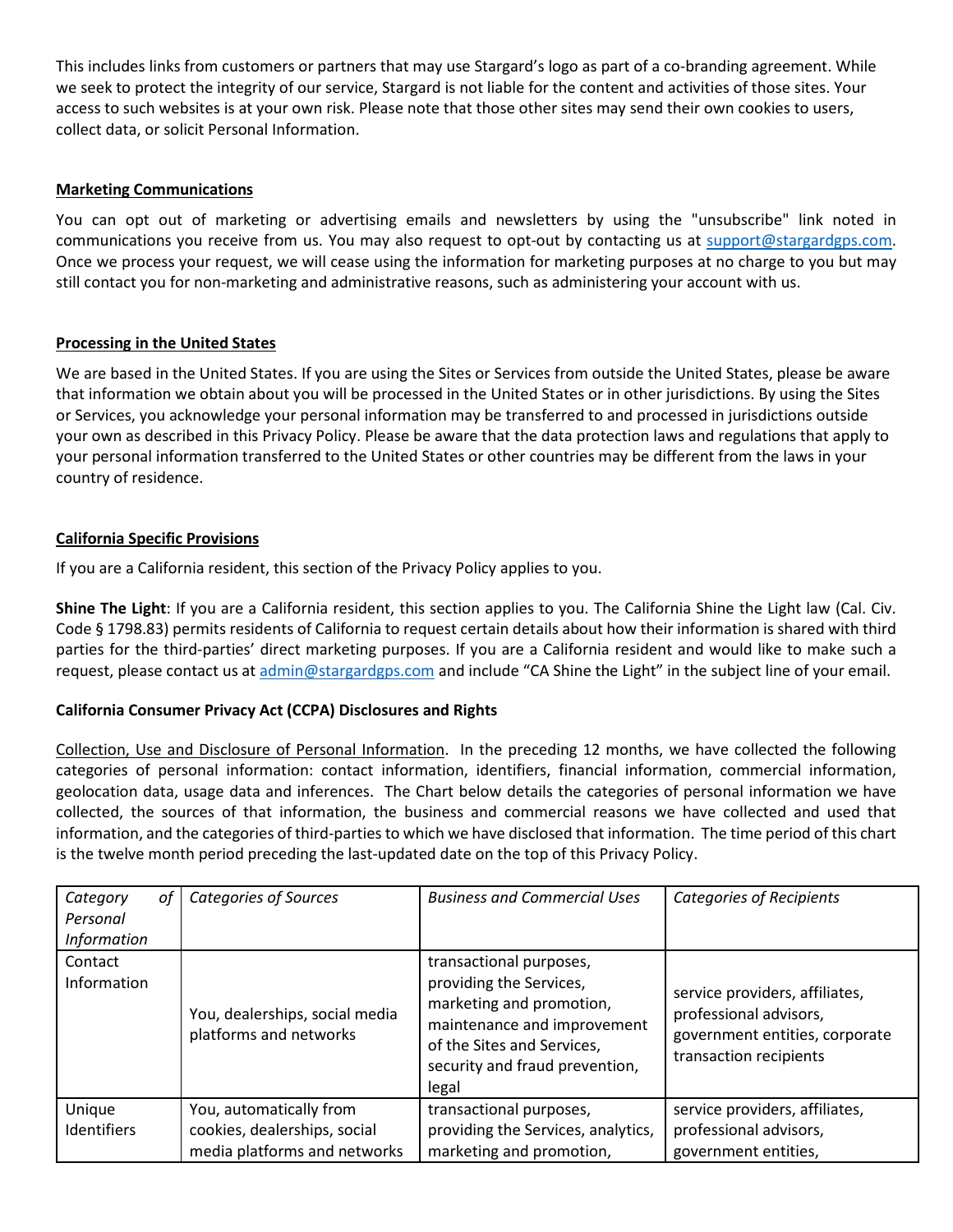|                           |                                                                                                                            | maintenance and improvement<br>of the Sites and Services,<br>security and fraud prevention,<br>legal                                                                                              | marketing/analytics/advertising<br>partners                                                                                                                          |
|---------------------------|----------------------------------------------------------------------------------------------------------------------------|---------------------------------------------------------------------------------------------------------------------------------------------------------------------------------------------------|----------------------------------------------------------------------------------------------------------------------------------------------------------------------|
| Financial<br>Information  | You                                                                                                                        | transactional purposes, security<br>and fraud prevention, legal                                                                                                                                   | service providers, affiliates,<br>professional advisors,<br>government entities, corporate<br>transaction recipients,                                                |
| Commercial<br>Information | You, automatically from<br>cookies, dealerships, social<br>media platforms and networks                                    | transactional purposes,<br>providing the Services, analytics,<br>marketing and promotion,<br>maintenance and improvement<br>of the Sites and Services,<br>security and fraud prevention,<br>legal | service providers, affiliates,<br>professional advisors,<br>government entities, corporate<br>transaction recipients,<br>marketing/analytics/advertising<br>partners |
| Usage Data                | automatically from cookies                                                                                                 | analytics, marketing and<br>promotion, maintenance and<br>improvement of the Sites and<br>Services, security and fraud<br>prevention, legal                                                       | service providers, affiliates,<br>marketing/analytics/advertising<br>partners                                                                                        |
| Geolocation<br>data       | automatically from cookies,<br>through the use of the Services                                                             | providing the Services, analytics,<br>marketing and promotion,<br>maintenance and improvement<br>of the Sites and Services,<br>security and fraud prevention,<br>legal                            | service providers, affiliates,<br>marketing/analytics/advertising<br>partners                                                                                        |
| Inferences                | You, automatically from<br>cookies, publicly-available<br>information, dealerships, social<br>media platforms and networks | transactional purposes,<br>providing the Services, analytics,<br>marketing and promotion,<br>maintenance and improvement<br>of the Sites and Services,<br>security and fraud prevention,<br>legal | service providers, affiliates<br>marketing/analytics/advertising<br>partners                                                                                         |

For a more expansive description of the categories in this chart, please see the sections above titled Categories and Types of Personal Information We Collect, Use of Your Personal Data, Sources of Personal Information, and How We share personal information.

# Sale of Personal Information

As defined in the CCPA, "sell" and "sale" mean selling, renting, releasing, disclosing, disseminating, making available, transferring, or otherwise communicating orally, in writing, or by electronic or other means, a consumer's personal information by the business to a third party for valuable consideration. We have not sold, and do not sell, personal information.

# Personal Information of Consumers Under 16 Years of Age

We do not knowingly collect Personal Information from anyone under the age of 16. We have not sold, and do not sell, personal information of anyone under the age of 1.

#### Your Rights Under the CCPA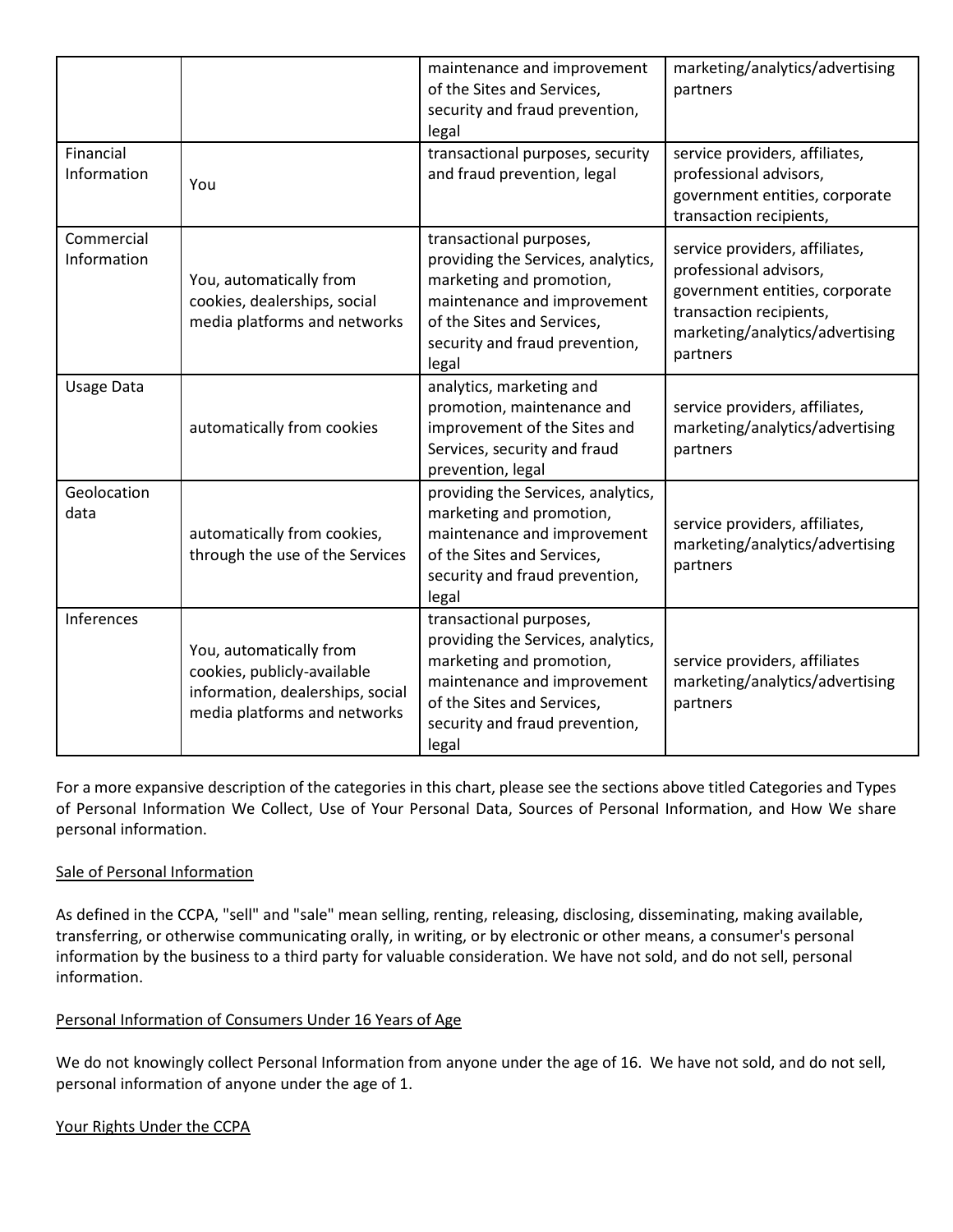Subject to certain exceptions, the CCPA affords California consumers the following rights:

1. The Right to Know About Personal Information Collected, Disclosed, or Sold

You have a right to know what personal information we have collected, used, disclosed and sold about you in the preceding 12 months. You can also request copies of the specific pieces of personal information we have collected about you. You can also request the following categories of information from us:

- The categories of personal information we have collected about you.
- The categories of sources from which the personal information was collected.
- The business or commercial purpose for collecting or selling the personal information.
- The categories of third parties with whom we shared personal information.
- 2. Right to Request Deletion of Personal Information

You can also request that we delete your personal information. We may not delete all of your personal information if one of the exceptions to the CCPA applies. Please note that if we delete your personal information, the Services provided may not maintain the same functionality. For example, your previous opt out requests will not be saved and saved preferences and information will no longer be available.

## 3. Right to Opt-Out of Sale of Information

You have a right to opt-out of the sale of your personal information. The CCPA defines a "sale" as disclosing or making available to a third-party personal information in exchange for monetary or other valuable consideration. While we do not sell personal information for monetary value, we may disclose personal information to third parties, such as marketing/analytics/advertising partners, in such a way that may be considered a "sale" of personal information under the CCPA. We do not sell personal information of minors who we know are under 16 years of age.

4. Right to Not Be Discriminated Against

You have a right to not be discriminated against for exercising any of your CCPA rights. We will not discriminate against you, deny you services, charge you a different price, or provide you with a lesser quality of services if you exercise any of your CCPA rights.

#### Exercising Your Rights Under the CCPA

To exercise any of your CCPA rights, please email us at [support@stargardgps.com](mailto:support@stargardgps.com) or call us at 1-800-443-5535 You must use "CCPA Request" in the subject line of your email. For all requests, you must provide us with your name, email address, phone number, and mailing address. Failure to provide all of the foregoing information will prevent us from processing your request.

Further, in order to verify your identity, we will provide a verification form to you at your email address. Please be aware that you must complete the verification form and submit it to us in order for us to match that information to the information we have in our systems and process your request. Additionally, some requests may be subject to additional identity verification procedure. In order to designate an authorized agent to act on your behalf, you must send a signed, written authorization to us at [support@stargardgps.com](mailto:support@stargardgps.com)

**Other Consumer Rights Information**: Under California Civil Code Section 1789.3, we are required to provide California residents with the following information:

- The Site is owned and operated by ALDS, Inc.
- Unless otherwise expressly stated, this Site is provided without charge.